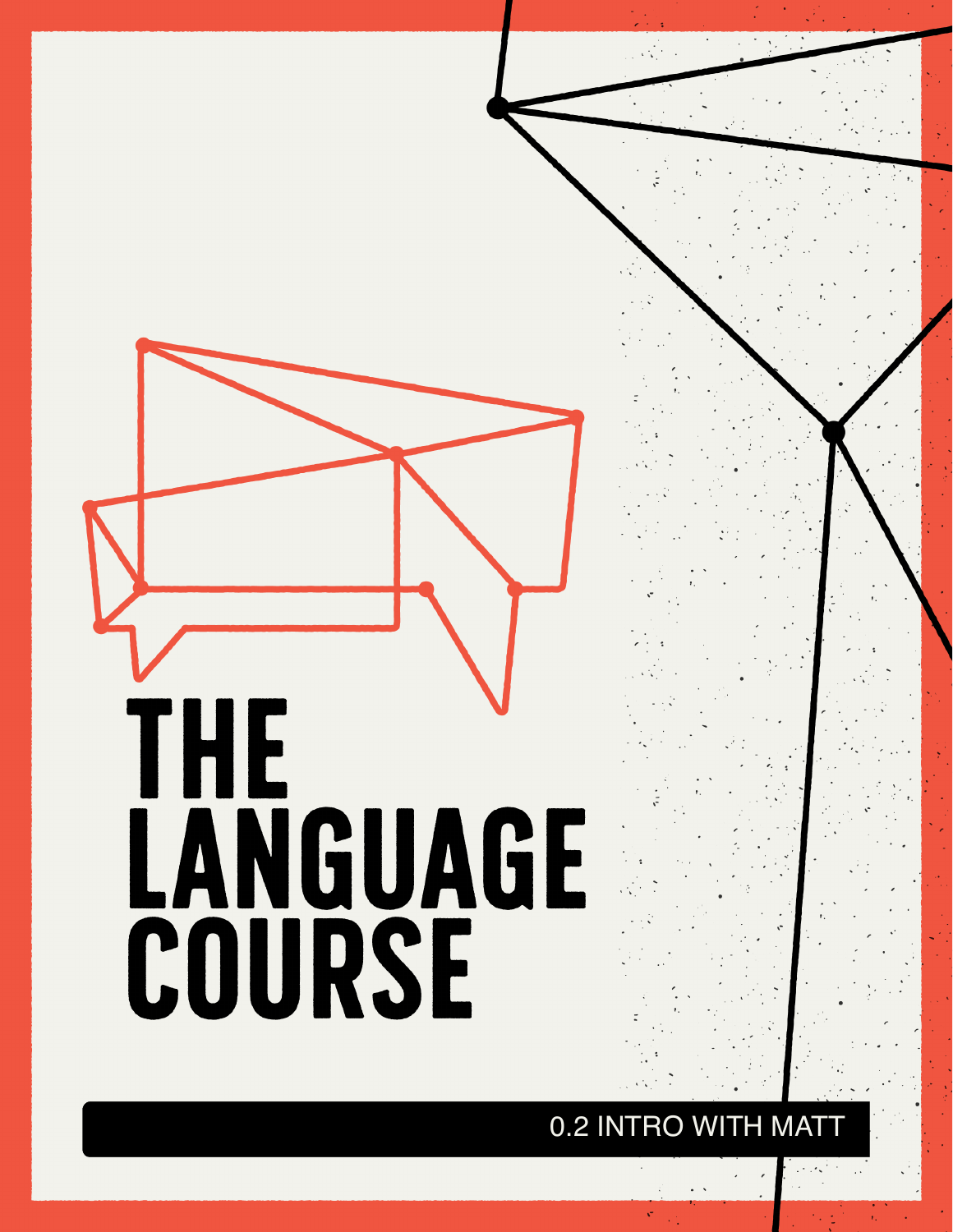## 0.2 INTRO WITH MATT

Hey there, my name's Matt and I'm part of the Connexion Training team. I'm one of the coaches, and I'm an English teacher that's worked with Connexion Training in the States and abroad. I'm a teacher that works with SLA and I've been teaching SLA for the last seven years with Connexion Training.

Welcome to this course. This is the Fundamentals Language Course where we talk about Second Language Acquisition and how you can implement principles from that in to your own language learning. Really quick, a couple of things that we want to talk about: You need to set goals in a language. This course comes to life if you're able to actually implement it with a language. So as the introductory session talked about setting goals in a language, identifying a language you want to learn, it's important that you start doing that now. Start thinking about *what language do I want to learn* and *what am I willing to give to learn it*. And you can think about specific goals as well. To what degree do you want to learn the language? It's important that you take it seriously so that you can put together your system of study as you go through the sessions.